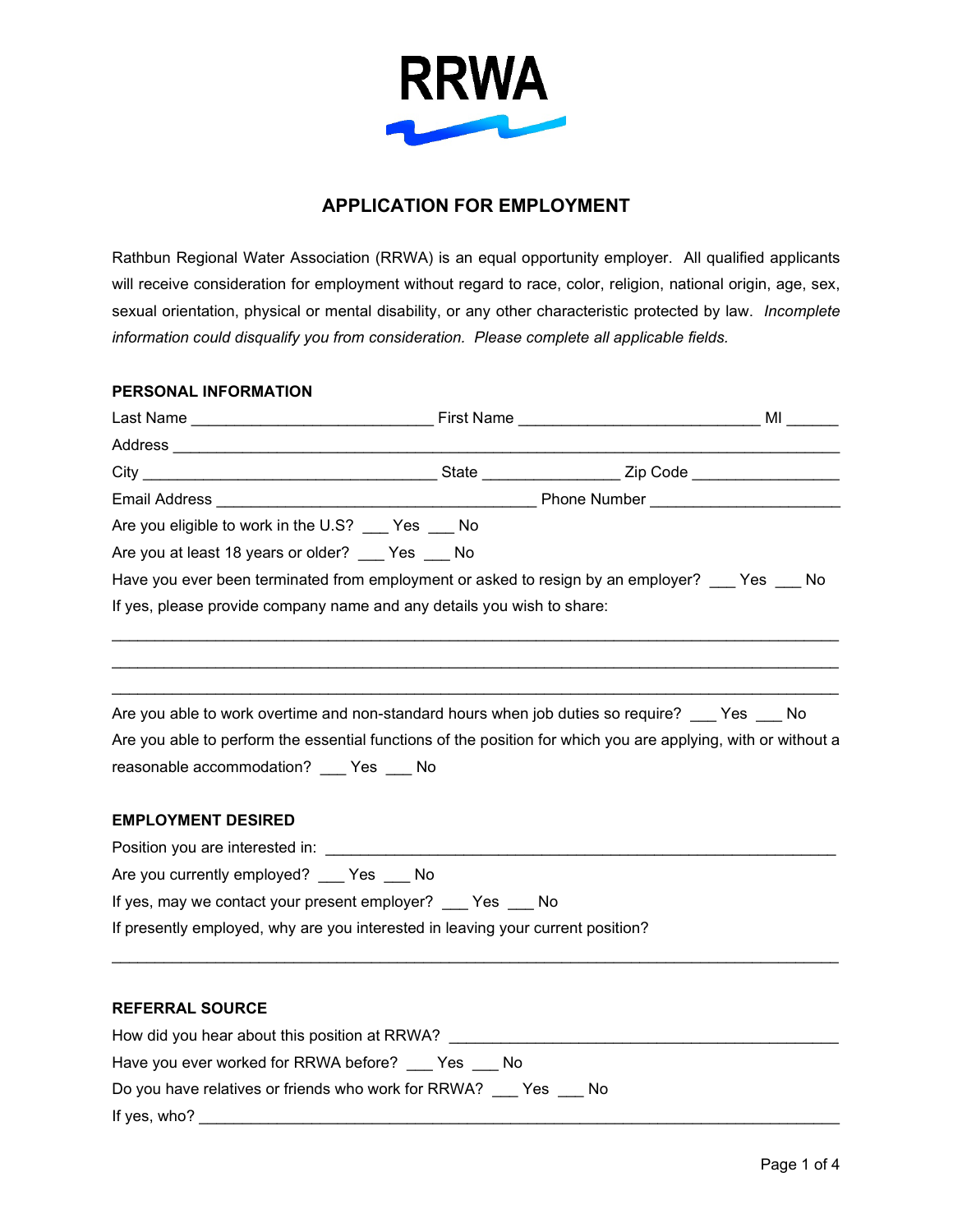## **EDUCATION AND TRAINING**

| Level          | Name and Location of School | No. of Years.<br><b>Attended</b> | <b>Degree</b><br><b>Received</b> | <b>Course of</b><br><b>Study</b> |
|----------------|-----------------------------|----------------------------------|----------------------------------|----------------------------------|
| High<br>School |                             |                                  |                                  |                                  |
| College        |                             |                                  |                                  |                                  |
| Other          |                             |                                  |                                  |                                  |

Do you hold any certifications, licenses, or other credentials associated with the position for which you are applying? \_\_\_ Yes \_\_\_ No

If yes, please list:  $\frac{1}{2}$  and  $\frac{1}{2}$  and  $\frac{1}{2}$  and  $\frac{1}{2}$  and  $\frac{1}{2}$  and  $\frac{1}{2}$  and  $\frac{1}{2}$  and  $\frac{1}{2}$  and  $\frac{1}{2}$  and  $\frac{1}{2}$  and  $\frac{1}{2}$  and  $\frac{1}{2}$  and  $\frac{1}{2}$  and  $\frac{1}{2}$  and  $\frac{$ 

Please list any special skills and abilities you possess which you feel would be beneficial to RRWA:

#### **EMPLOYMENT HISTORY**

Include at least the last five (5) years of employment history starting with the most recent and working backwards in time. Include periods of unemployment.

\_\_\_\_\_\_\_\_\_\_\_\_\_\_\_\_\_\_\_\_\_\_\_\_\_\_\_\_\_\_\_\_\_\_\_\_\_\_\_\_\_\_\_\_\_\_\_\_\_\_\_\_\_\_\_\_\_\_\_\_\_\_\_\_\_\_\_\_\_\_\_\_\_\_\_\_\_\_\_\_\_\_\_\_

| Name of Employer        |       |  | <b>Phone Number</b>  |  |  |
|-------------------------|-------|--|----------------------|--|--|
| Location                |       |  | <b>Ending Salary</b> |  |  |
| Dates Employed          | From: |  | To:                  |  |  |
| Job Title               |       |  |                      |  |  |
| Supervisor's Name       |       |  |                      |  |  |
| <b>Summarize Duties</b> |       |  |                      |  |  |
| Reason for Leaving      |       |  |                      |  |  |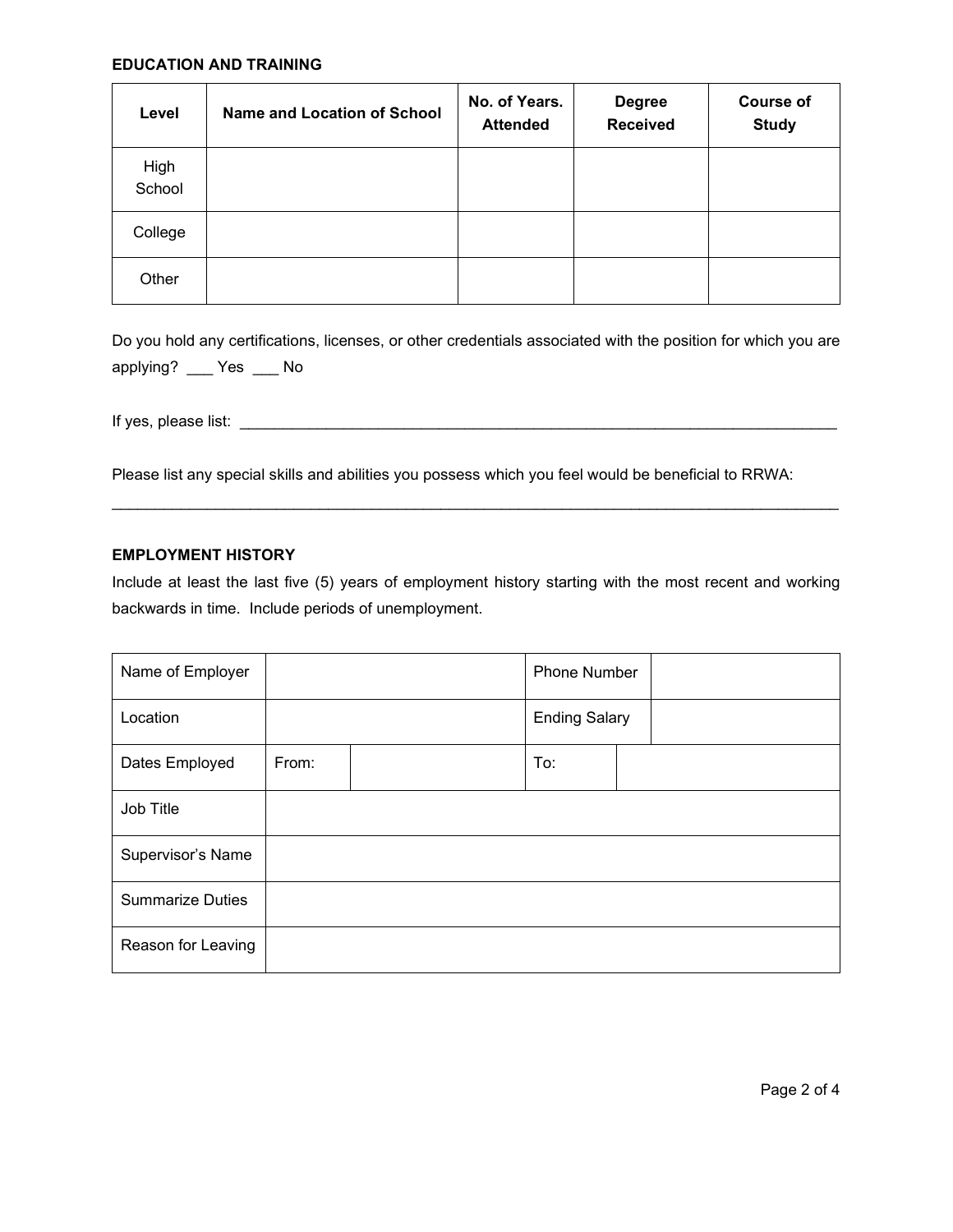# **EMPLOYMENT HISTORY CONTINUED**

| Name of Employer        |       |  | Phone Number         |  |
|-------------------------|-------|--|----------------------|--|
| Location                |       |  | <b>Ending Salary</b> |  |
| Dates Employed          | From: |  | To:                  |  |
| Job Title               |       |  |                      |  |
| Supervisor's Name       |       |  |                      |  |
| <b>Summarize Duties</b> |       |  |                      |  |
| Reason for Leaving      |       |  |                      |  |

| Name of Employer        |       |  | <b>Phone Number</b>  |  |
|-------------------------|-------|--|----------------------|--|
| Location                |       |  | <b>Ending Salary</b> |  |
| Dates Employed          | From: |  | To:                  |  |
| Job Title               |       |  |                      |  |
| Supervisor's Name       |       |  |                      |  |
| <b>Summarize Duties</b> |       |  |                      |  |
| Reason for Leaving      |       |  |                      |  |

| Name of Employer        |       |  | <b>Phone Number</b>  |  |  |
|-------------------------|-------|--|----------------------|--|--|
| Location                |       |  | <b>Ending Salary</b> |  |  |
| Dates Employed          | From: |  | To:                  |  |  |
| Job Title               |       |  |                      |  |  |
| Supervisor's Name       |       |  |                      |  |  |
| <b>Summarize Duties</b> |       |  |                      |  |  |
| Reason for Leaving      |       |  |                      |  |  |